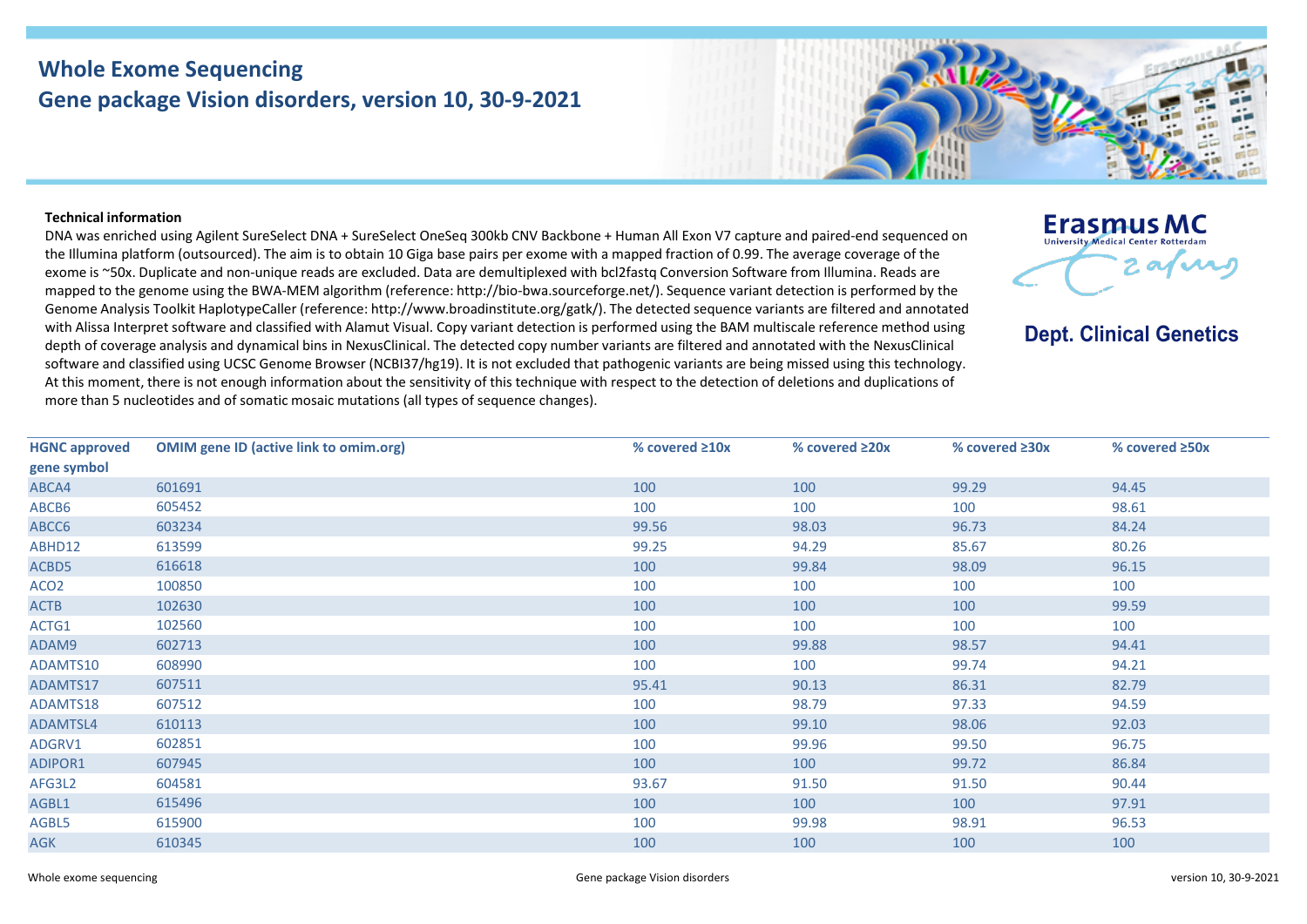| <b>HGNC approved</b> | <b>OMIM gene ID (active link to omim.org)</b> | % covered ≥10x | % covered ≥20x | % covered ≥30x | % covered ≥50x |
|----------------------|-----------------------------------------------|----------------|----------------|----------------|----------------|
| gene symbol          |                                               |                |                |                |                |
| AHI1                 | 608894                                        | 100            | 100            | 100            | 99.14          |
| <b>AHR</b>           | 600253                                        | 100            | 100            | 100            | 99.42          |
| AIPL1                | 604392                                        | 100            | 100            | 100            | 98.19          |
| ALDH1A3              | 600463                                        | 100            | 99.16          | 93.37          | 87.64          |
| ALMS1                | 606844                                        | 99.93          | 99.38          | 98.73          | 95.61          |
| ALX3                 | 606014                                        | 91.84          | 79.58          | 73.22          | 73.22          |
| ANTXR1               | 606410                                        | 98.59          | 97.25          | 95.93          | 88.60          |
| AP3B1                | 603401                                        | 97.72          | 95.97          | 94.31          | 85.98          |
| AP3D1                | 607246                                        | 97.71          | 97.71          | 96.35          | 90.76          |
| ARHGEF18             | 616432                                        | 100            | 98.33          | 94.49          | 87.22          |
| ARL13B               | 608922                                        | 100            | 99.19          | 97.91          | 85.75          |
| ARL <sub>2</sub>     | 601175                                        | 100            | 100            | 88.50          | 82.36          |
| ARL2BP               | 615407                                        | 100            | 100            | 100            | 100            |
| ARL3                 | 604695                                        | 100            | 96.55          | 86.41          | 85.89          |
| ARL6                 | 608845                                        | 100            | 100            | 100            | 95.53          |
| ARMC9                | 617612                                        | 100            | 99.97          | 98.53          | 90.51          |
| ARR3                 | 301770                                        | 100            | 100            | 100            | 91.54          |
| ARSG                 | 610008                                        | 100            | 100            | 99.78          | 96.18          |
| <b>ASB10</b>         | 615054                                        | 100            | 100            | 100            | 99.67          |
| <b>ASPH</b>          | 600582                                        | 100            | 100            | 100            | 97.30          |
| ASRGL1               | 609212                                        | 100            | 100            | 96.55          | 86.73          |
| ATF6                 | 605537                                        | 100            | 100            | 98.00          | 91.50          |
| ATOH7                | 609875                                        | 100            | 100            | 93.70          | 82.14          |
| ATP1A3               | 182350                                        | 100            | 100            | 99.43          | 95.12          |
| <b>B3GLCT</b>        | 610308                                        | 100            | 94.98          | 94.98          | 94.31          |
| <b>B9D1</b>          | 614144                                        | 100            | 100            | 100            | 99.21          |
| <b>B9D2</b>          | 611951                                        | 100            | 100            | 100            | 100            |
| BBIP1                | 613605                                        | 100            | 100            | 100            | 100            |
| BBS1                 | 209901                                        | 100            | 100            | 100            | 99.32          |
| <b>BBS10</b>         | 610148                                        | 100            | 100            | 99.55          | 98.14          |
| <b>BBS12</b>         | 610683                                        | 100            | 100            | 100            | 100            |
| BBS2                 | 606151                                        | 100            | 100            | 100            | 100            |
| BBS4                 | 600374                                        | 100            | 100            | 100            | 95.74          |
| BBS5                 | 603650                                        | 100            | 100            | 100            | 97.62          |
| BBS7                 | 607590                                        | 100            | 100            | 99.45          | 96.44          |
| BBS9                 | 607968                                        | 99.97          | 99.59          | 98.64          | 93.69          |
| <b>BCOR</b>          | 300485                                        | 100            | 100            | 99.79          | 96.98          |
| BEST1                | 607854                                        | 100            | 100            | 100            | 99.01          |
| BFSP1                | 603307                                        | 100            | 100            | 99.65          | 91.76          |
| BFSP2                | 603212                                        | 100            | 100            | 100            | 100            |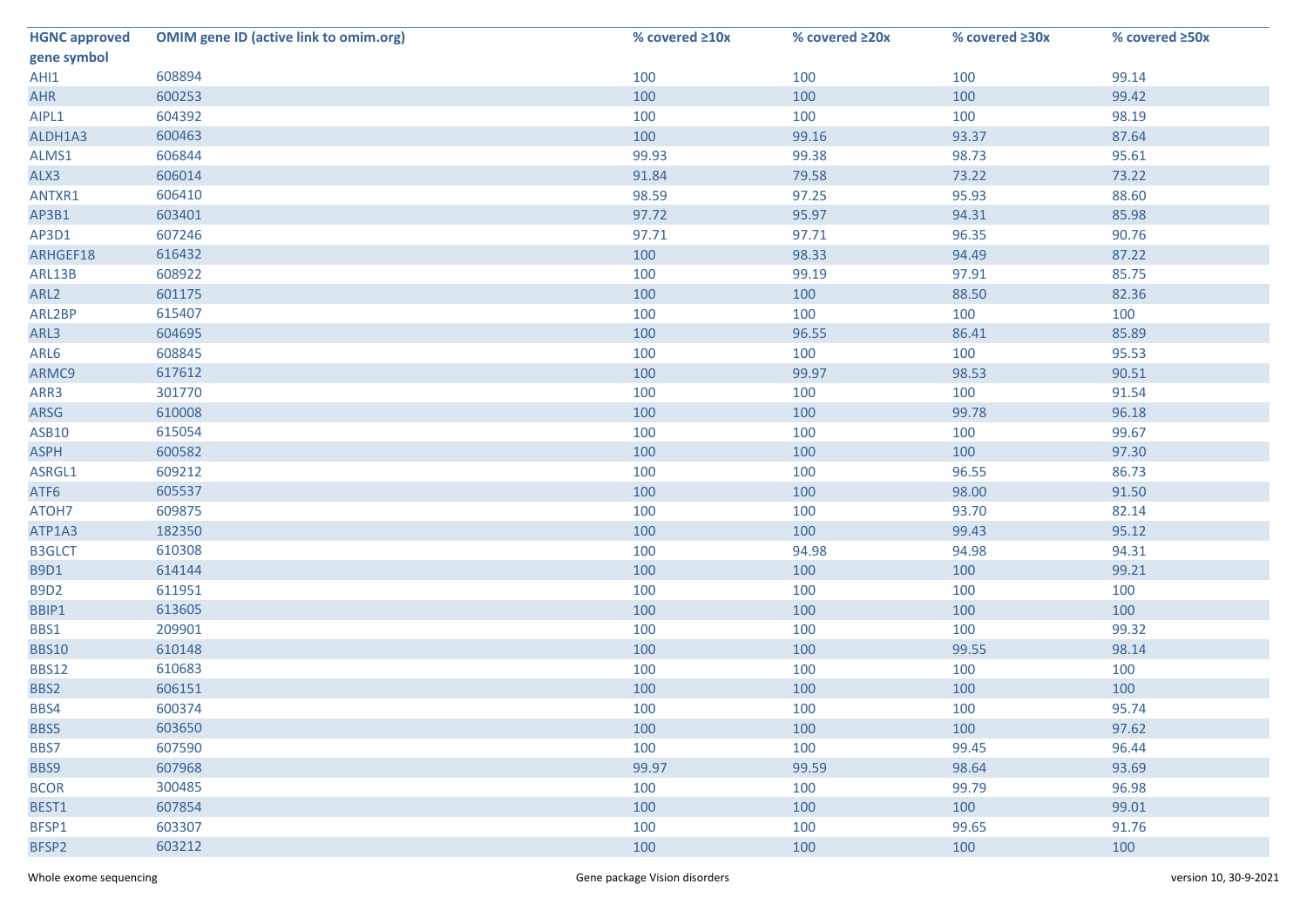| <b>HGNC approved</b> | <b>OMIM gene ID (active link to omim.org)</b> | % covered ≥10x   | % covered ≥20x | % covered ≥30x | % covered ≥50x |
|----------------------|-----------------------------------------------|------------------|----------------|----------------|----------------|
| gene symbol          |                                               |                  |                |                |                |
| BLOC1S3              | 609762                                        | 100              | 100            | 85.38          | 47.68          |
| BLOC1S5              | 607289                                        | 100              | 100            | 88.80          | 74.74          |
| BLOC1S6              | 604310                                        | 100              | 99.45          | 92.16          | 78.29          |
| BMP4                 | 112262                                        | 100              | 100            | 98.65          | 94.33          |
| BMP7                 | 112267                                        | 100              | 100            | 100            | 97.80          |
| <b>BSG</b>           | 109480                                        | 100              | 97.41          | 90.87          | 85.74          |
| C12orf57             | 615140                                        | 100              | 100            | 100            | 100            |
| C19orf12             | 614297                                        | 100              | 100            | 100            | 100            |
| C1QTNF5              | 608752                                        | 100              | 88.43          | 73.47          | 68.73          |
| C3                   | 120700                                        | 100              | 100            | 99.61          | 96.57          |
| CA4                  | 114760                                        | 100              | 100            | 100            | 97.22          |
| CABP4                | 608965                                        | 100              | 100            | 99.37          | 92.17          |
| CACNA1F              | 300110                                        | 100              | 99.79          | 97.43          | 84.65          |
| CACNA2D4             | 608171                                        | 100              | 100            | 99.95          | 95.91          |
| CAPN5                | 602537                                        | 100              | 100            | 100            | 95.97          |
| <b>CBS</b>           | 613381                                        | 100              | 100            | 100            | 100            |
| CC2D2A               | 612013                                        | 100              | 99.87          | 98.46          | 91.02          |
| CCT <sub>2</sub>     | 605139                                        | 100              | 100            | 100            | 96.21          |
| CDH <sub>2</sub>     | 114020                                        | 98.49            | 97.37          | 96.35          | 91.24          |
| CDH <sub>23</sub>    | 605516                                        | 100              | 100            | 100            | 87.81          |
| CDH <sub>3</sub>     | 114021                                        | 100              | 98.57          | 95.19          | 92.95          |
| CDHR1                | 609502                                        | 97.43            | 97.43          | 97.43          | 95.41          |
| <b>CEP104</b>        | 616690                                        | 100              | 100            | 99.86          | 97.26          |
| <b>CEP120</b>        | 613446                                        | 100              | 100            | 99.84          | 96.58          |
| <b>CEP164</b>        | 614848                                        | 100              | 99.73          | 97.31          | 87.95          |
| <b>CEP250</b>        | 609689                                        | 100              | 99.96          | 99.06          | 91.44          |
| <b>CEP290</b>        | 610142                                        | 92.60            | 87.26          | 83.53          | 75.20          |
| <b>CEP41</b>         | 610523                                        | 100              | 100            | 100            | 97.30          |
| CEP78                | 617110                                        | 100              | 100            | 99.38          | 93.56          |
| <b>CEP83</b>         | 615847                                        | 100              | 90.51          | 82.41          | 72.45          |
| <b>CERKL</b>         | 608381                                        | 100              | 100            | 100            | 97.88          |
| <b>CFAP410</b>       | 603191                                        | 100              | 100            | 98.79          | 83.09          |
| <b>CFAP418</b>       | 614477                                        | No coverage data |                |                |                |
| <b>CFB</b>           | 138470                                        | 100              | 100            | 100            | 99.51          |
| <b>CFH</b>           | 134370                                        | 99.81            | 98.52          | 95.51          | 92.17          |
| <b>CFI</b>           | 217030                                        | 86.45            | 83.17          | 81.24          | 78.74          |
| CHD7                 | 608892                                        | 100              | 100            | 99.90          | 98.10          |
| <b>CHM</b>           | 300390                                        | 91.63            | 91.63          | 91.63          | 91.63          |
| CHMP4B               | 610897                                        | 100              | 100            | 100            | 83.87          |
| CHRDL1               | 300350                                        | 100              | 100            | 100            | 91.81          |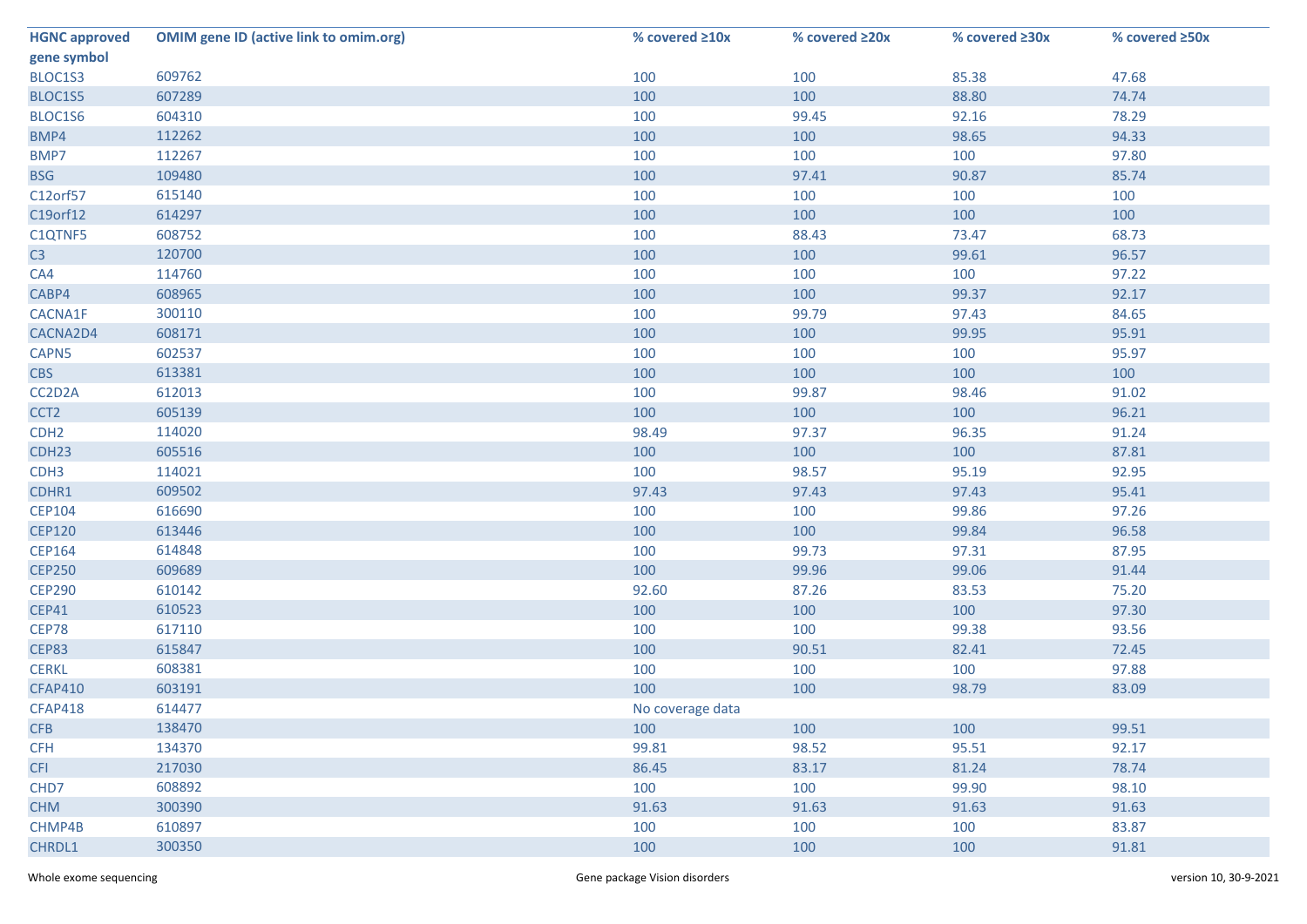| <b>HGNC approved</b> | <b>OMIM gene ID (active link to omim.org)</b> | % covered ≥10x | % covered ≥20x | % covered ≥30x | % covered ≥50x |
|----------------------|-----------------------------------------------|----------------|----------------|----------------|----------------|
| gene symbol          |                                               |                |                |                |                |
| CHST6                | 605294                                        | 100            | 100            | 100            | 100            |
| CIB <sub>2</sub>     | 605564                                        | 100            | 100            | 100            | 97.58          |
| CISD <sub>2</sub>    | 611507                                        | 87.96          | 76.99          | 76.99          | 76.99          |
| CLCC1                | 617539                                        | 100            | 99.95          | 99.08          | 94.28          |
| CLDN19               | 610036                                        | 100            | 100            | 100            | 100            |
| CLN3                 | 607042                                        | 100            | 97.96          | 91.76          | 88.85          |
| CLN5                 | 608102                                        | 93.14          | 93.14          | 87.18          | 68.93          |
| CLN6                 | 606725                                        | 100            | 100            | 99.35          | 92.17          |
| CLN8                 | 607837                                        | 100            | 100            | 100            | 100            |
| CLRN1                | 606397                                        | 100            | 100            | 100            | 100            |
| CLUAP1               | 616787                                        | 100            | 100            | 100            | 85.13          |
| CNGA1                | 123825                                        | 100            | 100            | 100            | 96.91          |
| CNGA3                | 600053                                        | 100            | 100            | 100            | 98.99          |
| CNGB1                | 600724                                        | 99.95          | 95.83          | 91.24          | 74.80          |
| CNGB3                | 605080                                        | 100            | 100            | 99.53          | 95.50          |
| CNNM4                | 607805                                        | 100            | 98.76          | 97.89          | 96.06          |
| <b>COL11A1</b>       | 120280                                        | 100            | 99.17          | 97.37          | 87.82          |
| <b>COL11A2</b>       | 120290                                        | 100            | 100            | 98.35          | 87.06          |
| COL18A1              | 120328                                        | 100            | 99.83          | 98.32          | 86.94          |
| <b>COL25A1</b>       | 610004                                        | 100            | 100            | 99.63          | 92.17          |
| COL2A1               | 120140                                        | 100            | 100            | 99.72          | 94.32          |
| COL8A2               | 120252                                        | 100            | 99.37          | 96.72          | 67.68          |
| COL9A1               | 120210                                        | 100            | 100            | 97.67          | 84.62          |
| COL9A2               | 120260                                        | 100            | 96.12          | 88.64          | 64.54          |
| COL9A3               | 120270                                        | 100            | 99.22          | 95.30          | 79.74          |
| CPAMD8               | 608841                                        | 99.89          | 97.87          | 94.30          | 83.81          |
| CPLANE1              | 614571                                        | 100            | 99.26          | 97.64          | 95.07          |
| CPSF1                | 606027                                        | 99.23          | 98.62          | 97.89          | 92.95          |
| CRB1                 | 604210                                        | 100            | 100            | 100            | 100            |
| <b>CRX</b>           | 602225                                        | 100            | 100            | 100            | 95.72          |
| <b>CRYAA</b>         | 123580                                        | 100            | 100            | 100            | 100            |
| <b>CRYAB</b>         | 123590                                        | 100            | 100            | 100            | 100            |
| CRYBA1               | 123610                                        | 100            | 100            | 100            | 100            |
| <b>CRYBA2</b>        | 600836                                        | 100            | 100            | 98.73          | 80.63          |
| CRYBA4               | 123631                                        | 100            | 100            | 100            | 91.64          |
| CRYBB1               | 600929                                        | 100            | 100            | 100            | 99.59          |
| CRYBB2               | 123620                                        | 100            | 100            | 100            | 100            |
| CRYBB3               | 123630                                        | 100            | 100            | 100            | 100            |
| <b>CRYGB</b>         | 123670                                        | 100            | 100            | 96.24          | 89.40          |
| <b>CRYGC</b>         | 123680                                        | 100            | 100            | 100            | 100            |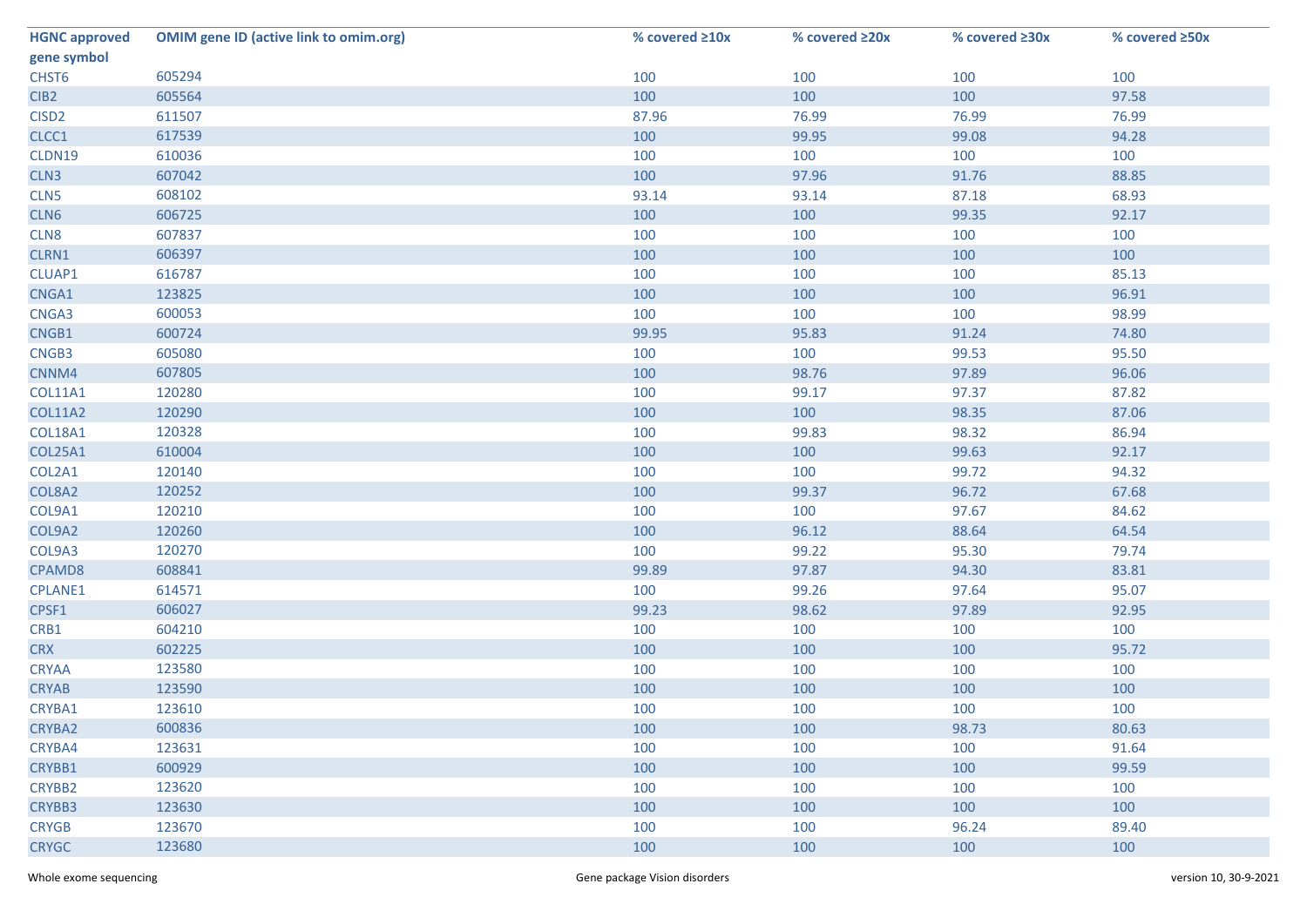| <b>HGNC approved</b> | <b>OMIM gene ID (active link to omim.org)</b> | % covered ≥10x | % covered ≥20x | % covered ≥30x | % covered ≥50x |
|----------------------|-----------------------------------------------|----------------|----------------|----------------|----------------|
| gene symbol          |                                               |                |                |                |                |
| <b>CRYGD</b>         | 123690                                        | 100            | 100            | 100            | 99.14          |
| <b>CRYGS</b>         | 123730                                        | 100            | 100            | 100            | 100            |
| CSPP1                | 611654                                        | 100            | 97.28          | 95.13          | 90.44          |
| CTDP1                | 604927                                        | 99.95          | 94.29          | 88.29          | 81.86          |
| CTNNA1               | 116805                                        | 100            | 100            | 99.02          | 94.88          |
| CTNND1               | 601045                                        | 100            | 100            | 100            | 97.99          |
| <b>CTSD</b>          | 116840                                        | 99.58          | 93.79          | 93.79          | 91.28          |
| <b>CTSH</b>          | 116820                                        | 100            | 100            | 100            | 97.65          |
| CWC27                | 617170                                        | 96.26          | 89.68          | 88.92          | 77.39          |
| CYP1B1               | 601771                                        | 100            | 100            | 100            | 100            |
| CYP4V2               | 608614                                        | 100            | 100            | 100            | 97.13          |
| <b>DCN</b>           | 125255                                        | 100            | 100            | 100            | 99.59          |
| <b>DHDDS</b>         | 608172                                        | 100            | 100            | 100            | 94.35          |
| DHX38                | 605584                                        | 100            | 100            | 98.98          | 91.32          |
| DKC1                 | 300126                                        | 100            | 99.10          | 97.39          | 86.54          |
| DNAJC30              | 618202                                        | 100            | 100            | 100            | 100            |
| DNM1L                | 603850                                        | 100            | 100            | 99.23          | 91.86          |
| <b>DNMBP</b>         | 611282                                        | 100            | 100            | 100            | 99.64          |
| <b>DPYD</b>          | 612779                                        | 100            | 100            | 100            | 100            |
| DRAM2                | 613360                                        | 100            | 100            | 100            | 99.89          |
| DTHD1                | 616979                                        | 100            | 98.99          | 96.83          | 95.13          |
| DTNBP1               | 607145                                        | 100            | 100            | 100            | 95.91          |
| DYNC2I2              | 613363                                        | 100            | 100            | 97.93          | 83.59          |
| EFEMP1               | 601548                                        | 100            | 100            | 100            | 99.82          |
| ELOVL1               | 611813                                        | 100            | 100            | 100            | 99.08          |
| ELOVL4               | 605512                                        | 100            | 100            | 100            | 95.67          |
| ELP4                 | 606985                                        | 95.99          | 93.14          | 90.84          | 86.07          |
| EMC1                 | 616846                                        | 99.16          | 99.16          | 99.16          | 97.58          |
| EPG5                 | 615068                                        | 100            | 99.91          | 99.15          | 95.77          |
| EPHA2                | 176946                                        | 100            | 100            | 98.91          | 94.46          |
| EXOSC2               | 602238                                        | 100            | 100            | 100            | 99.06          |
| EYA1                 | 601653                                        | 97.62          | 97.62          | 97.62          | 94.11          |
| <b>EYS</b>           | 612424                                        | 100            | 100            | 99.46          | 93.42          |
| FA2H                 | 611026                                        | 100            | 95.14          | 87.98          | 73.33          |
| <b>FAM161A</b>       | 613596                                        | 100            | 99.67          | 97.55          | 91.13          |
| FBN1                 | 134797                                        | 100            | 100            | 100            | 99.50          |
| FLVCR1               | 609144                                        | 100            | 100            | 98.87          | 92.92          |
| FOXC1                | 601090                                        | 97.11          | 90.56          | 84.87          | 73.23          |
| FOXE3                | 601094                                        | 83.06          | 73.13          | 61.67          | 40.89          |
| FOXL <sub>2</sub>    | 605597                                        | 100            | 95.30          | 90.20          | 76.57          |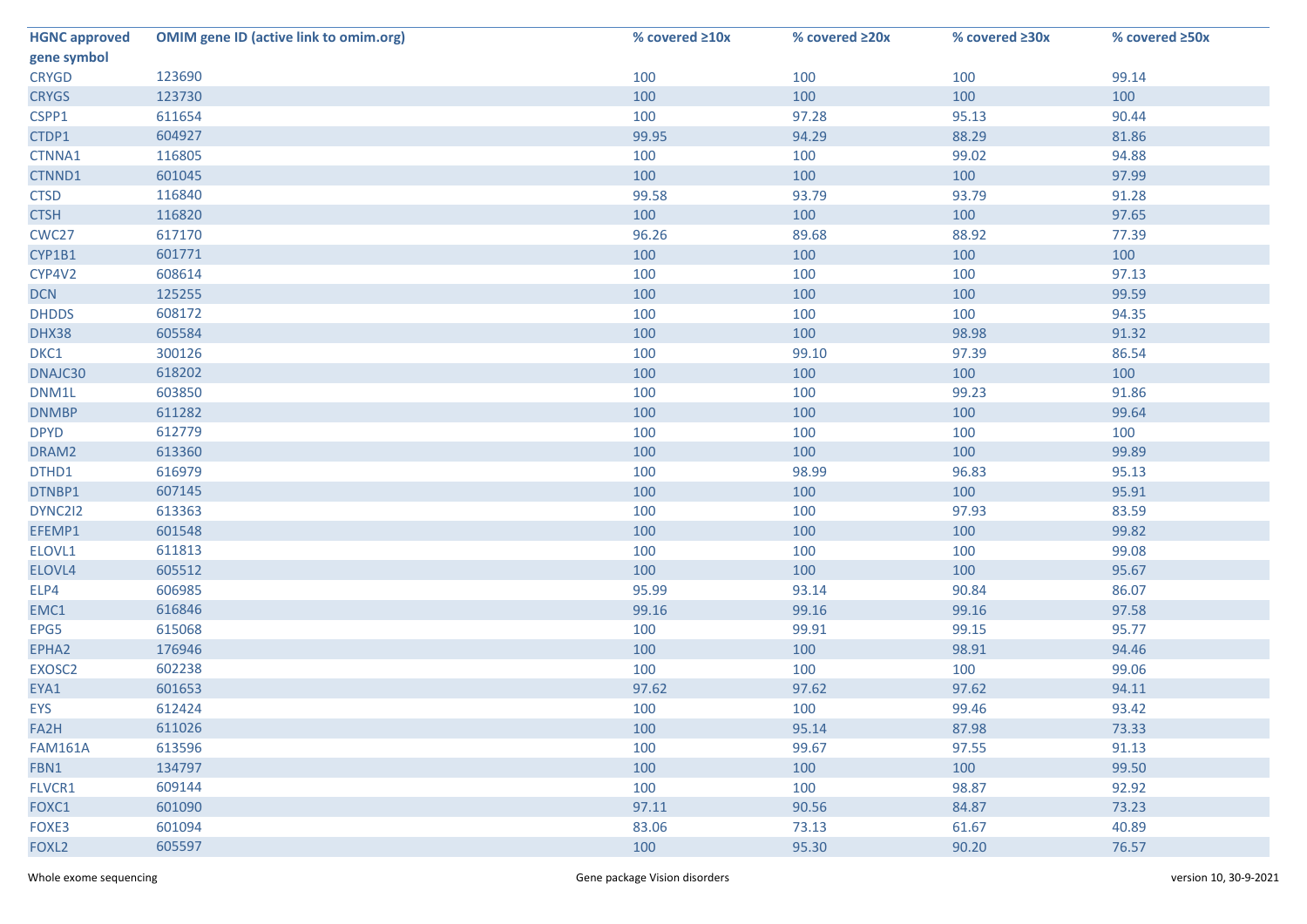| <b>HGNC approved</b> | <b>OMIM gene ID (active link to omim.org)</b> | % covered ≥10x | % covered ≥20x | % covered ≥30x | % covered ≥50x |
|----------------------|-----------------------------------------------|----------------|----------------|----------------|----------------|
| gene symbol          |                                               |                |                |                |                |
| FRAS1                | 607830                                        | 100            | 100            | 99.39          | 94.71          |
| FREM1                | 608944                                        | 100            | 100            | 99.99          | 98.70          |
| FREM2                | 608945                                        | 100            | 100            | 99.98          | 99.09          |
| FRMD7                | 300628                                        | 100            | 100            | 100            | 100            |
| <b>FTL</b>           | 134790                                        | 100            | 100            | 97.19          | 88.02          |
| FYCO1                | 607182                                        | 100            | 100            | 100            | 98.84          |
| FZD4                 | 604579                                        | 100            | 100            | 100            | 99.58          |
| GALK1                | 604313                                        | 100            | 100            | 100            | 98.47          |
| <b>GALM</b>          | 137030                                        | 100            | 100            | 100            | 100            |
| <b>GALT</b>          | 606999                                        | 100            | 100            | 100            | 98.14          |
| GCNT2                | 600429                                        | 100            | 100            | 100            | 100            |
| GDF3                 | 606522                                        | 100            | 100            | 100            | 99.20          |
| GDF6                 | 601147                                        | 100            | 100            | 99.07          | 74.80          |
| GDPD1                | 616317                                        | 100            | 100            | 100            | 99.12          |
| <b>GFER</b>          | 600924                                        | 100            | 100            | 99.78          | 88.15          |
| GJA1                 | 121014                                        | 100            | 100            | 100            | 100            |
| GJA3                 | 121015                                        | 100            | 100            | 100            | 84.04          |
| GJA8                 | 600897                                        | 100            | 100            | 100            | 97.50          |
| GLI <sub>2</sub>     | 165230                                        | 100            | 98.72          | 96.47          | 88.37          |
| GLIS2                | 608539                                        | 100            | 100            | 98.49          | 91.58          |
| GNAT1                | 139330                                        | 100            | 100            | 100            | 100            |
| GNAT2                | 139340                                        | 100            | 100            | 100            | 100            |
| GNB3                 | 139130                                        | 100            | 100            | 100            | 99.17          |
| <b>GNPTG</b>         | 607838                                        | 100            | 97.00          | 93.66          | 93.66          |
| <b>GPR143</b>        | 300808                                        | 98.42          | 80.60          | 80.60          | 73.74          |
| <b>GPR179</b>        | 614515                                        | 100            | 99.22          | 97.66          | 95.43          |
| GRHL2                | 608576                                        | 100            | 100            | 100            | 97.04          |
| GRIP1                | 604597                                        | 100            | 100            | 100            | 98.20          |
| GRK1                 | 180381                                        | 100            | 100            | 100            | 98.96          |
| GRM6                 | 604096                                        | 98.50          | 96.06          | 94.37          | 89.49          |
| <b>GRN</b>           | 138945                                        | 100            | 100            | 100            | 99.41          |
| <b>GSN</b>           | 137350                                        | 100            | 98.18          | 94.55          | 86.67          |
| GUCA1A               | 600364                                        | 100            | 100            | 100            | 100            |
| GUCA1B               | 602275                                        | 100            | 100            | 100            | 95.59          |
| GUCY2D               | 600179                                        | 100            | 100            | 98.65          | 84.36          |
| HARS1                | 142810                                        | 100            | 100            | 98.41          | 93.84          |
| <b>HCCS</b>          | 300056                                        | 100            | 100            | 100            | 97.78          |
| <b>HGSNAT</b>        | 610453                                        | 94.18          | 93.95          | 91.93          | 84.15          |
| HK1                  | 142600                                        | 100            | 100            | 99.45          | 95.93          |
| HMGB3                | 300193                                        | 100            | 100            | 100            | 90.07          |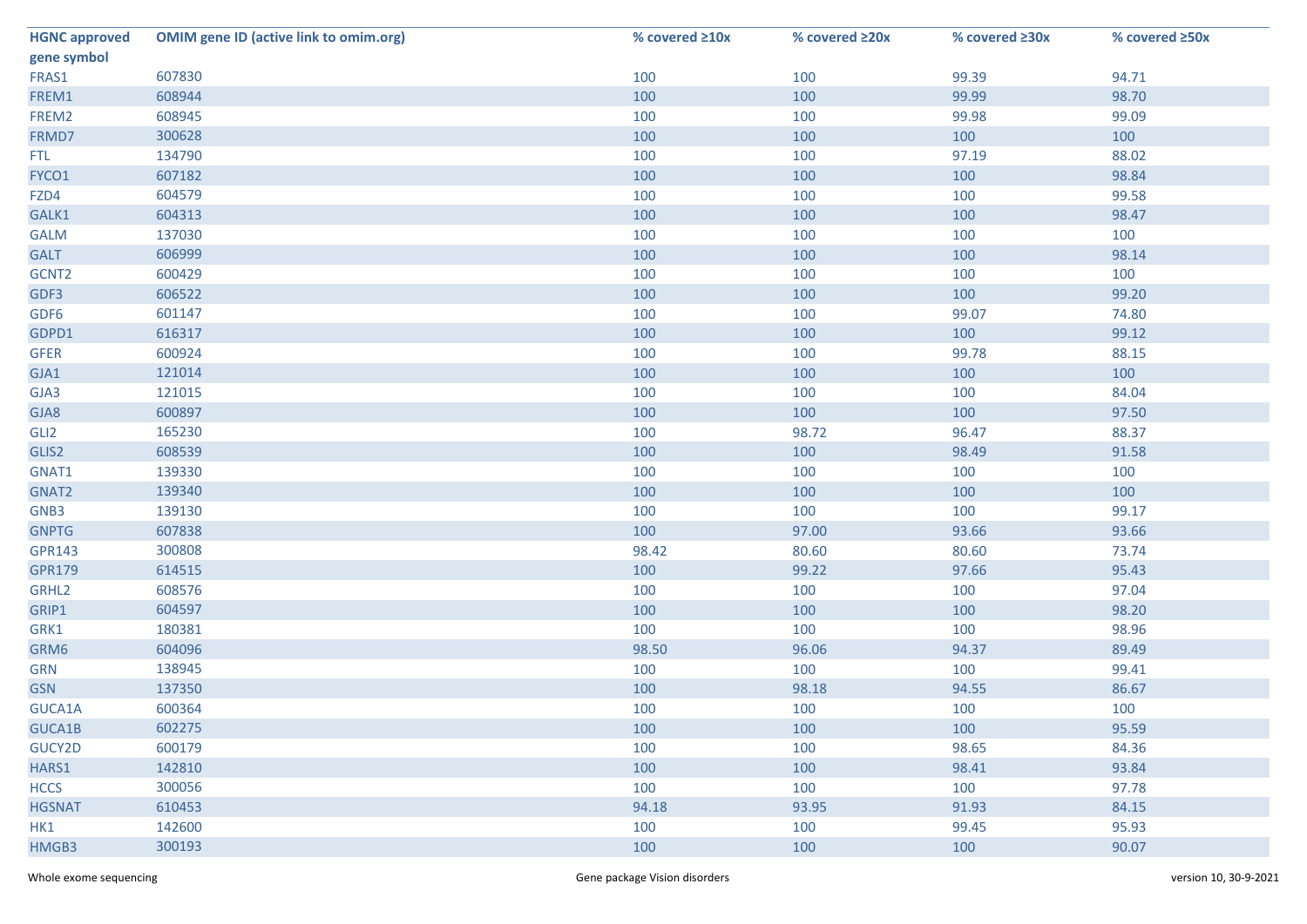| <b>HGNC approved</b> | <b>OMIM gene ID (active link to omim.org)</b> | % covered ≥10x | % covered ≥20x | % covered ≥30x | % covered ≥50x |
|----------------------|-----------------------------------------------|----------------|----------------|----------------|----------------|
| gene symbol          |                                               |                |                |                |                |
| HMX1                 | 142992                                        | 100            | 89.67          | 66.64          | 12.79          |
| HPS1                 | 604982                                        | 100            | 100            | 100            | 92.54          |
| HPS3                 | 606118                                        | 100            | 100            | 98.37          | 89.11          |
| HPS4                 | 606682                                        | 100            | 100            | 100            | 97.21          |
| HPS5                 | 607521                                        | 100            | 100            | 99.40          | 93.81          |
| HPS6                 | 607522                                        | 100            | 100            | 96.48          | 82.94          |
| HSF4                 | 602438                                        | 100            | 99.71          | 97.61          | 87.15          |
| <b>IDH3A</b>         | 601149                                        | 100            | 96.43          | 96.43          | 92.37          |
| IDH3B                | 604526                                        | 100            | 100            | 100            | 100            |
| <b>IFT140</b>        | 614620                                        | 100            | 100            | 99.50          | 94.87          |
| <b>IFT172</b>        | 607386                                        | 100            | 100            | 99.99          | 98.15          |
| IFT27                | 615870                                        | 100            | 100            | 100            | 96.06          |
| IFT43                | 614068                                        | 100            | 100            | 100            | 98.88          |
| IFT52                | 617094                                        | 100            | 100            | 100            | 100            |
| IFT74                | 608040                                        | 100            | 98.69          | 91.97          | 70.76          |
| IFT81                | 605489                                        | 100            | 100            | 99.16          | 89.36          |
| IGBP1                | 300139                                        | 100            | 100            | 96.65          | 86.72          |
| IMPDH1               | 146690                                        | 100            | 98.20          | 92.23          | 89.64          |
| IMPG1                | 602870                                        | 100            | 100            | 99.63          | 91.83          |
| IMPG2                | 607056                                        | 100            | 99.67          | 98.29          | 96.20          |
| <b>INPP5E</b>        | 613037                                        | 99.81          | 97.70          | 95.03          | 87.08          |
| <b>INVS</b>          | 243305                                        | 100            | 99.52          | 98.69          | 96.27          |
| <b>IPO13</b>         | 610411                                        | 100            | 100            | 99.91          | 96.94          |
| IQCB1                | 609237                                        | 100            | 100            | 100            | 99.95          |
| JAM3                 | 606871                                        | 100            | 100            | 100            | 99.41          |
| <b>KATNIP</b>        | 616650                                        | 100            | 99.99          | 98.94          | 94.25          |
| KCNJ13               | 603208                                        | 100            | 100            | 100            | 100            |
| KCNV2                | 607604                                        | 100            | 100            | 100            | 99.46          |
| <b>KERA</b>          | 603288                                        | 100            | 100            | 100            | 100            |
| <b>KIAA0586</b>      | 610178                                        | 100            | 100            | 98.11          | 89.90          |
| <b>KIAA1549</b>      | 613344                                        | 96.83          | 96.69          | 96.45          | 93.67          |
| KIF11                | 148760                                        | 100            | 99.50          | 96.77          | 89.01          |
| KIF21A               | 608283                                        | 100            | 99.34          | 98.31          | 96.24          |
| KIF3B                | 603754                                        | 100            | 100            | 100            | 99.56          |
| KIF7                 | 611254                                        | 99.84          | 96.33          | 91.96          | 81.11          |
| KIZ                  | 615757                                        | 100            | 100            | 99.80          | 94.36          |
| KLHL7                | 611119                                        | 100            | 100            | 100            | 100            |
| <b>KRT12</b>         | 601687                                        | 100            | 100            | 100            | 100            |
| KRT3                 | 148043                                        | 100            | 100            | 99.32          | 88.98          |
| LAMA1                | 150320                                        | 100            | 100            | 99.99          | 98.15          |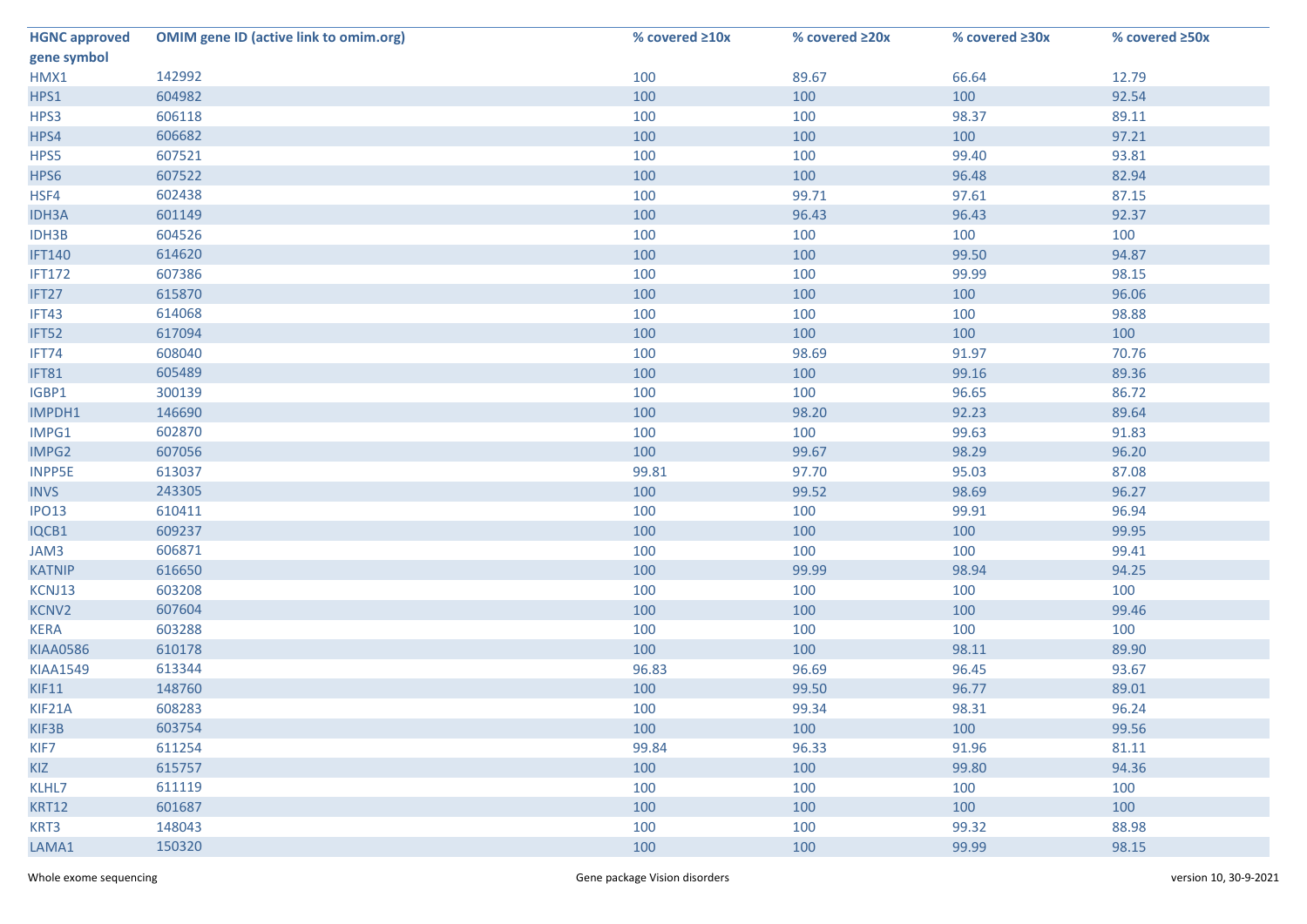| <b>HGNC approved</b> | <b>OMIM gene ID (active link to omim.org)</b> | % covered ≥10x   | % covered ≥20x | % covered ≥30x | % covered ≥50x |
|----------------------|-----------------------------------------------|------------------|----------------|----------------|----------------|
| gene symbol          |                                               |                  |                |                |                |
| LAMB <sub>2</sub>    | 150325                                        | 100              | 100            | 99.65          | 97.79          |
| LCA5                 | 611408                                        | 100              | 100            | 100            | 97.80          |
| <b>LCAT</b>          | 606967                                        | 100              | 100            | 99.31          | 87.92          |
| LEMD <sub>2</sub>    | 616312                                        | 100              | 100            | 100            | 100            |
| LIM <sub>2</sub>     | 154045                                        | 100              | 100            | 100            | 100            |
| LOXL3                | 607163                                        | 100              | 100            | 99.70          | 97.48          |
| <b>LRAT</b>          | 604863                                        | 100              | 100            | 100            | 100            |
| LRIT3                | 615004                                        | 100              | 100            | 100            | 100            |
| <b>LRMDA</b>         | 614537                                        | 100              | 100            | 94.38          | 93.89          |
| LRP2                 | 600073                                        | 100              | 99.89          | 99.21          | 97.47          |
| LRP5                 | 603506                                        | 97.91            | 97.91          | 97.46          | 94.32          |
| LRPAP1               | 104225                                        | 98.86            | 93.70          | 87.49          | 81.07          |
| <b>LSS</b>           | 600909                                        | 100              | 99.13          | 98.22          | 90.93          |
| LTBP2                | 602091                                        | 100              | 98.58          | 95.78          | 88.07          |
| <b>LYST</b>          | 606897                                        | 100              | 99.93          | 99.20          | 94.88          |
| LZTFL1               | 606568                                        | 100              | 97.97          | 88.39          | 76.98          |
| <b>MAB21L2</b>       | 604357                                        | 100              | 100            | 100            | 99.91          |
| <b>MAF</b>           | 177075                                        | 84.75            | 78.90          | 75.82          | 70.62          |
| <b>MAK</b>           | 154235                                        | 100              | 99.78          | 95.01          | 93.62          |
| <b>МАРКАРКЗ</b>      | 602130                                        | 100              | 100            | 100            | 96.73          |
| <b>MERTK</b>         | 604705                                        | 100              | 100            | 100            | 98.86          |
| MFN <sub>2</sub>     | 608507                                        | 100              | 100            | 100            | 97.40          |
| <b>MFRP</b>          | 606227                                        | 100              | 100            | 100            | 97.15          |
| MFSD8                | 611124                                        | 100              | 100            | 100            | 98.06          |
| <b>MIP</b>           | 154050                                        | 100              | 100            | 100            | 99.71          |
| <b>MIR184</b>        | 613146                                        | No coverage data |                |                |                |
| <b>MIR204</b>        | 610942                                        | No coverage data |                |                |                |
| <b>MITF</b>          | 156845                                        | 100              | 100            | 100            | 100            |
| <b>MKKS</b>          | 604896                                        | 100              | 100            | 100            | 100            |
| MKS1                 | 609883                                        | 100              | 99.80          | 98.92          | 94.23          |
| <b>MLPH</b>          | 606526                                        | 100              | 97.71          | 91.81          | 88.95          |
| <b>MTTP</b>          | 157147                                        | 100              | 100            | 100            | 100            |
| <b>MVK</b>           | 251170                                        | 100              | 100            | 100            | 97.30          |
| MYO5A                | 160777                                        | 98.09            | 96.39          | 94.93          | 92.09          |
| MYO7A                | 276903                                        | 100              | 100            | 98.55          | 95.50          |
| <b>MYOC</b>          | 601652                                        | 100              | 100            | 100            | 99.49          |
| <b>NAA10</b>         | 300013                                        | 100              | 99.83          | 90.58          | 57.17          |
| <b>NAGLU</b>         | 609701                                        | 100              | 94.55          | 91.12          | 82.97          |
| <b>NBAS</b>          | 608025                                        | 100              | 100            | 99.93          | 97.07          |
| <b>NDP</b>           | 300658                                        | 100              | 100            | 100            | 100            |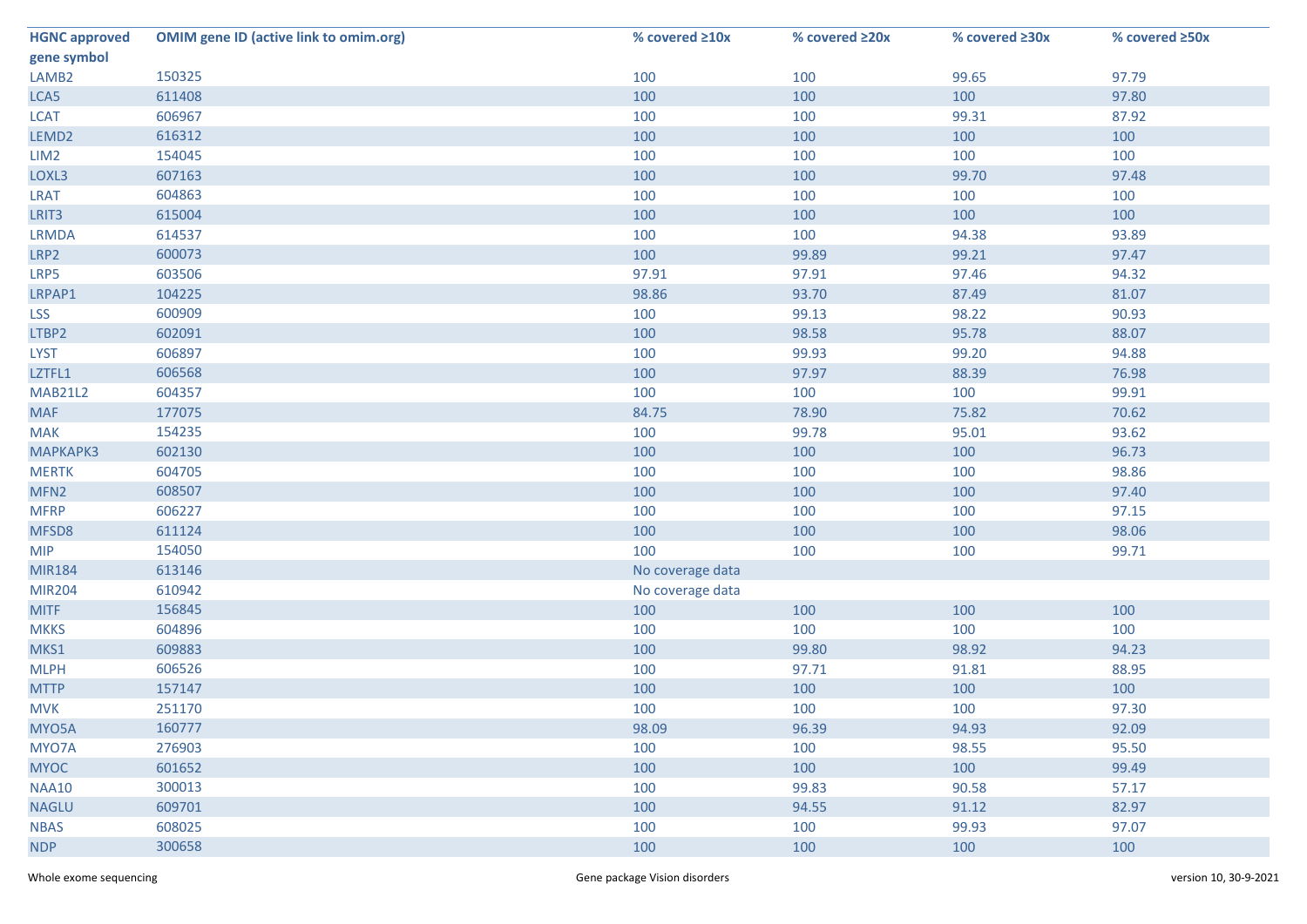| <b>HGNC approved</b> | <b>OMIM gene ID (active link to omim.org)</b> | % covered ≥10x | % covered ≥20x | % covered ≥30x | % covered ≥50x |
|----------------------|-----------------------------------------------|----------------|----------------|----------------|----------------|
| gene symbol          |                                               |                |                |                |                |
| NEK <sub>2</sub>     | 604043                                        | 100            | 100            | 100            | 97.12          |
| NEK8                 | 609799                                        | 100            | 100            | 100            | 96.49          |
| NEUROD1              | 601724                                        | 100            | 100            | 100            | 100            |
| <b>NHS</b>           | 300457                                        | 100            | 96.81          | 92.89          | 87.99          |
| NMNAT1               | 608700                                        | 100            | 100            | 100            | 100            |
| NPHP1                | 607100                                        | 96.88          | 96.88          | 96.88          | 94.79          |
| NPHP3                | 608002                                        | 100            | 100            | 98.75          | 92.34          |
| NPHP4                | 607215                                        | 100            | 100            | 99.64          | 93.51          |
| NR2E3                | 604485                                        | 99.86          | 99.86          | 99.26          | 92.16          |
| NR2F1                | 132890                                        | 100            | 97.40          | 92.36          | 82.84          |
| <b>NRL</b>           | 162080                                        | 100            | 100            | 98.93          | 88.08          |
| <b>NYX</b>           | 300278                                        | 100            | 100            | 96.49          | 83.04          |
| <b>OAT</b>           | 613349                                        | 100            | 95.40          | 92.47          | 87.93          |
| OCA <sub>2</sub>     | 611409                                        | 100            | 100            | 99.60          | 93.85          |
| <b>OCRL</b>          | 300535                                        | 98.15          | 98.15          | 98.15          | 97.93          |
| OFD1                 | 300170                                        | 100            | 99.66          | 98.24          | 86.94          |
| OPA1                 | 605290                                        | 100            | 99.75          | 97.50          | 90.10          |
| OPA3                 | 606580                                        | 100            | 100            | 100            | 100            |
| OPN1LW               | 300822                                        | 89.44          | 86.72          | 80.53          | 67.41          |
| OPN1MW               | 300821                                        | 52.64          | 39.77          | 31.39          | 21.45          |
| OPN1SW               | 613522                                        | 100            | 100            | 100            | 99.56          |
| <b>OPTN</b>          | 602432                                        | 100            | 99.52          | 95.15          | 77.07          |
| OTX2                 | 600037                                        | 100            | 100            | 100            | 100            |
| OVOL <sub>2</sub>    | 616441                                        | 99.83          | 90.88          | 76.08          | 65.97          |
| P3H <sub>2</sub>     | 610341                                        | 100            | 100            | 100            | 89.91          |
| P4HA2                | 600608                                        | 100            | 100            | 100            | 100            |
| PANK <sub>2</sub>    | 606157                                        | 100            | 100            | 100            | 99.06          |
| PAX <sub>2</sub>     | 167409                                        | 48.09          | 42.35          | 35.79          | 35.79          |
| PAX6                 | 607108                                        | 100            | 100            | 100            | 100            |
| <b>PCARE</b>         | 613425                                        | 100            | 100            | 100            | 98.59          |
| PCDH15               | 605514                                        | 100            | 100            | 99.60          | 98.53          |
| PCYT1A               | 123695                                        | 100            | 100            | 100            | 99.64          |
| PDE6A                | 180071                                        | 100            | 100            | 100            | 99.45          |
| PDE6B                | 180072                                        | 100            | 100            | 100            | 98.70          |
| PDE6C                | 600827                                        | 100            | 100            | 100            | 96.62          |
| PDE6D                | 602676                                        | 100            | 100            | 100            | 100            |
| PDE6G                | 180073                                        | 100            | 100            | 100            | 98.75          |
| PDE6H                | 601190                                        | 100            | 100            | 89.97          | 50.16          |
| PDZD7                | 612971                                        | 100            | 100            | 100            | 96.27          |
| PEX1                 | 602136                                        | 100            | 99.27          | 96.71          | 92.61          |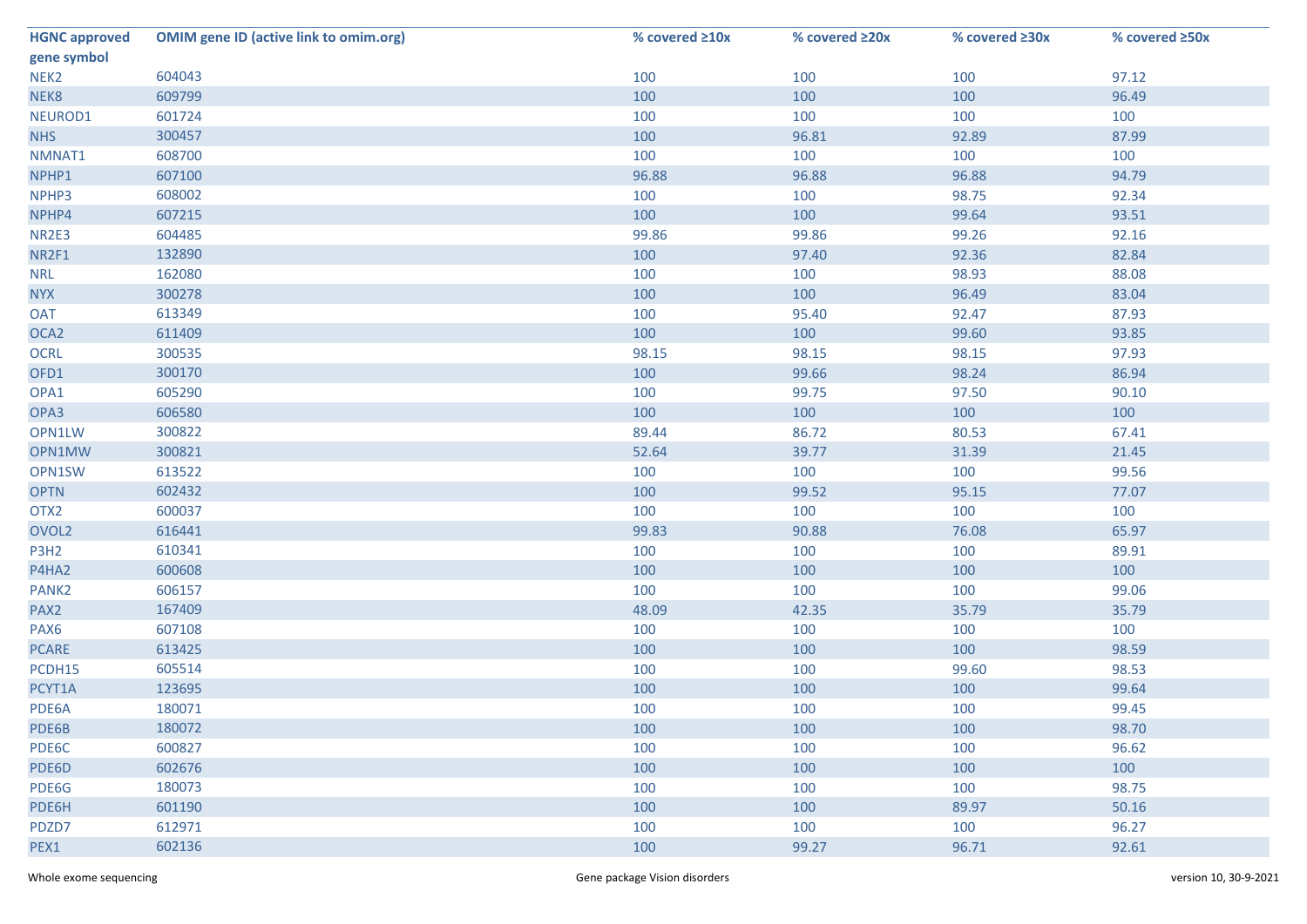| <b>HGNC approved</b> | <b>OMIM gene ID (active link to omim.org)</b> | % covered ≥10x | % covered ≥20x | % covered ≥30x | % covered ≥50x |
|----------------------|-----------------------------------------------|----------------|----------------|----------------|----------------|
| gene symbol          |                                               |                |                |                |                |
| PEX2                 | 170993                                        | 100            | 100            | 100            | 100            |
| <b>PEX26</b>         | 608666                                        | 100            | 100            | 100            | 97.05          |
| PEX6                 | 601498                                        | 100            | 99.44          | 96.19          | 88.40          |
| PEX7                 | 601757                                        | 100            | 100            | 98.16          | 87.17          |
| PGK1                 | 311800                                        | 100            | 100            | 100            | 95.68          |
| PHOX2A               | 602753                                        | 100            | 100            | 90.52          | 64.97          |
| PHYH                 | 602026                                        | 100            | 89.33          | 89.33          | 80.90          |
| <b>PIGL</b>          | 605947                                        | 100            | 100            | 100            | 100            |
| PIK3R1               | 171833                                        | 100            | 100            | 100            | 98.58          |
| <b>PIKFYVE</b>       | 609414                                        | 100            | 100            | 100            | 97.78          |
| PITPNM3              | 608921                                        | 98.74          | 96.46          | 92.66          | 87.01          |
| PITX2                | 601542                                        | 100            | 97.48          | 93.41          | 85.17          |
| PITX3                | 602669                                        | 100            | 100            | 100            | 87.94          |
| PLA2G5               | 601192                                        | 100            | 100            | 100            | 100            |
| PLK4                 | 605031                                        | 100            | 100            | 100            | 97.35          |
| PNPLA6               | 603197                                        | 100            | 99.15          | 96.43          | 90.99          |
| POC1B                | 614784                                        | 100            | 99.46          | 95.22          | 89.78          |
| POC5                 | 617880                                        | 100            | 100            | 99.82          | 96.61          |
| POMGNT1              | 606822                                        | 100            | 100            | 100            | 99.44          |
| PPT1                 | 600722                                        | 100            | 100            | 100            | 96.43          |
| <b>PRCD</b>          | 610598                                        | 100            | 93.47          | 59.46          | 18.02          |
| PRDM13               | 616741                                        | 100            | 96.34          | 91.59          | 83.55          |
| PRDM5                | 614161                                        | 100            | 100            | 98.66          | 91.35          |
| PRIMPOL              | 615421                                        | 100            | 100            | 99.82          | 91.76          |
| PROM1                | 604365                                        | 97.56          | 97.56          | 96.60          | 92.30          |
| PRPF3                | 607301                                        | 100            | 100            | 100            | 96.72          |
| PRPF31               | 606419                                        | 100            | 100            | 100            | 99.86          |
| PRPF4                | 607795                                        | 100            | 100            | 100            | 100            |
| PRPF6                | 613979                                        | 100            | 100            | 100            | 97.47          |
| PRPF8                | 607300                                        | 100            | 100            | 100            | 99.13          |
| PRPH <sub>2</sub>    | 179605                                        | 100            | 100            | 98.00          | 94.26          |
| PRSS56               | 613858                                        | 100            | 98.36          | 92.52          | 68.27          |
| <b>PXDN</b>          | 605158                                        | 100            | 99.80          | 99.01          | 95.27          |
| <b>RAB28</b>         | 612994                                        | 100            | 97.95          | 92.96          | 83.56          |
| RAB3GAP2             | 609275                                        | 100            | 99.48          | 98.16          | 95.87          |
| <b>RARB</b>          | 180220                                        | 100            | 100            | 100            | 97.77          |
| <b>RAX</b>           | 601881                                        | 100            | 100            | 93.03          | 77.96          |
| RAX2                 | 610362                                        | 100            | 100            | 100            | 90.71          |
| RBP3                 | 180290                                        | 100            | 100            | 100            | 100            |
| RBP4                 | 180250                                        | 100            | 100            | 100            | 100            |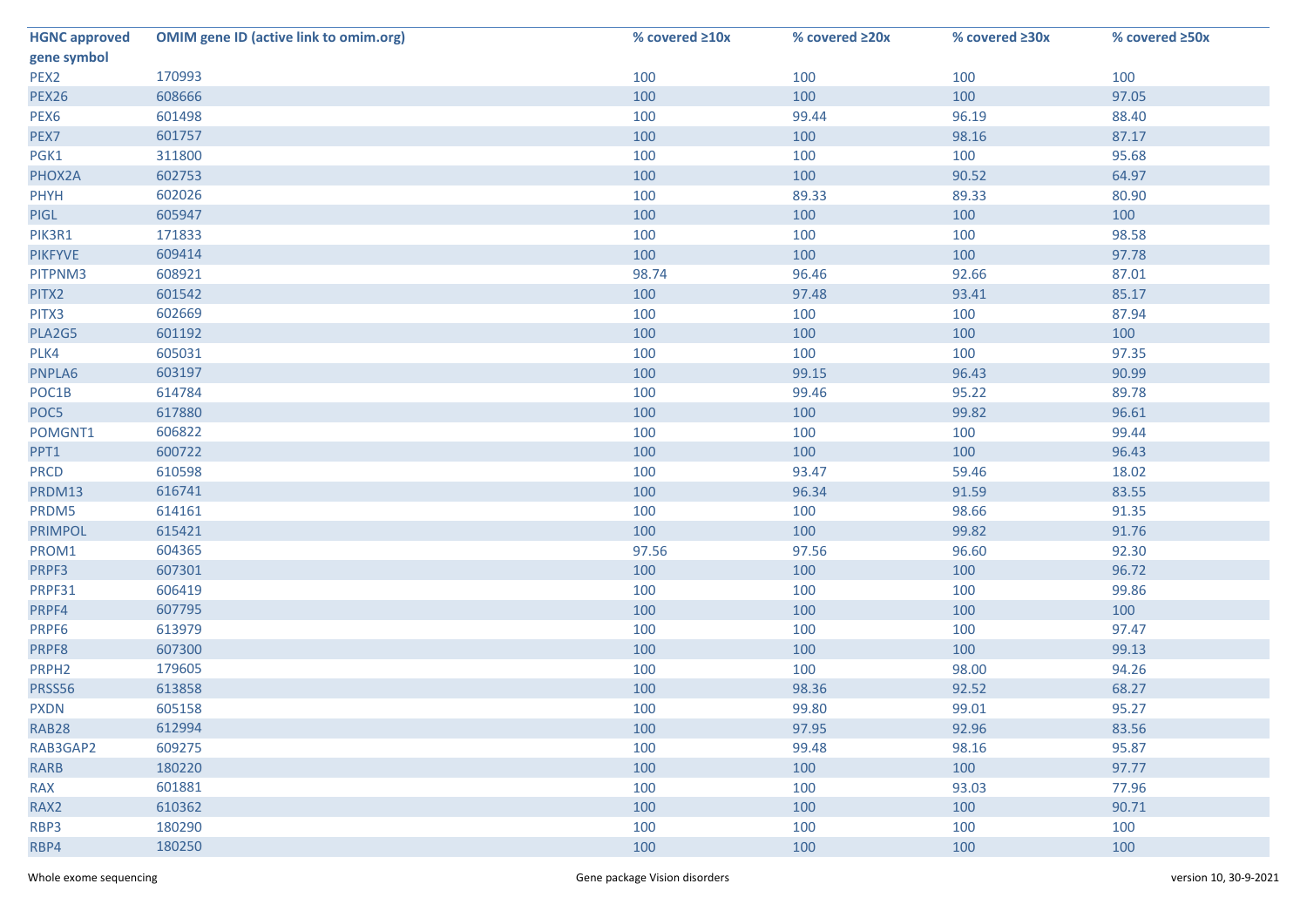| <b>HGNC approved</b> | <b>OMIM gene ID (active link to omim.org)</b> | % covered ≥10x | % covered ≥20x | % covered ≥30x | % covered ≥50x |
|----------------------|-----------------------------------------------|----------------|----------------|----------------|----------------|
| gene symbol          |                                               |                |                |                |                |
| RCBTB1               | 607867                                        | 100            | 100            | 100            | 100            |
| RD3                  | 180040                                        | 100            | 97.76          | 88.32          | 59.52          |
| <b>RDH11</b>         | 607849                                        | 100            | 100            | 100            | 95.60          |
| <b>RDH12</b>         | 608830                                        | 100            | 100            | 99.91          | 94.58          |
| RDH <sub>5</sub>     | 601617                                        | 100            | 100            | 100            | 100            |
| REEP6                | 609346                                        | 100            | 99.93          | 96.22          | 82.47          |
| <b>RGR</b>           | 600342                                        | 100            | 100            | 99.32          | 86.46          |
| RGS9                 | 604067                                        | 100            | 100            | 100            | 96.50          |
| RGS9BP               | 607814                                        | 100            | 100            | 100            | 91.86          |
| <b>RHO</b>           | 180380                                        | 100            | 100            | 100            | 100            |
| RIMS1                | 606629                                        | 100            | 100            | 98.41          | 82.50          |
| RIMS2                | 606630                                        | 100            | 100            | 97.74          | 77.33          |
| RLBP1                | 180090                                        | 100            | 100            | 100            | 96.43          |
| ROM1                 | 180721                                        | 100            | 99.46          | 97.48          | 82.35          |
| RP1                  | 603937                                        | 100            | 100            | 100            | 99.66          |
| <b>RP1L1</b>         | 608581                                        | 100            | 100            | 97.40          | 89.04          |
| RP <sub>2</sub>      | 300757                                        | 100            | 100            | 100            | 92             |
| RP9                  | 607331                                        | 100            | 100            | 97.89          | 91.89          |
| <b>RPE65</b>         | 180069                                        | 100            | 100            | 100            | 100            |
| <b>RPGR</b>          | 312610                                        | 76.88          | 72.78          | 69.77          | 60.46          |
| RPGRIP1              | 605446                                        | 100            | 100            | 99.86          | 98.24          |
| RPGRIP1L             | 610937                                        | 99.64          | 97.81          | 94.99          | 91.37          |
| RS1                  | 300839                                        | 100            | 100            | 100            | 98.42          |
| RTN4IP1              | 610502                                        | 100            | 100            | 100            | 100            |
| SAG                  | 181031                                        | 100            | 100            | 100            | 100            |
| SALL <sub>2</sub>    | 602219                                        | 100            | 100            | 100            | 98.82          |
| SALL4                | 607343                                        | 100            | 99.10          | 95.37          | 95.37          |
| SAMD11               | 616765                                        | 80.09          | 71.81          | 65.36          | 55.19          |
| SC5D                 | 602286                                        | 100            | 100            | 100            | 100            |
| <b>SCAPER</b>        | 611611                                        | 100            | 99.90          | 98.97          | 94.27          |
| SCO <sub>2</sub>     | 604272                                        | 100            | 100            | 100            | 100            |
| SDCCAG8              | 613524                                        | 100            | 100            | 98.97          | 90.75          |
| SEMA4A               | 607292                                        | 100            | 99.86          | 99.22          | 94.42          |
| <b>SGSH</b>          | 605270                                        | 93.52          | 93.52          | 93.52          | 93.52          |
| <b>SHH</b>           | 600725                                        | 100            | 100            | 100            | 100            |
| SIPA1L3              | 616655                                        | 100            | 99.38          | 97.47          | 91.42          |
| SIX <sub>3</sub>     | 603714                                        | 100            | 100            | 97.64          | 93.34          |
| SIX <sub>6</sub>     | 606326                                        | 100            | 100            | 99.81          | 96.40          |
| <b>SLC16A12</b>      | 611910                                        | 100            | 100            | 100            | 99.31          |
| <b>SLC24A1</b>       | 603617                                        | 100            | 100            | 98.99          | 91.00          |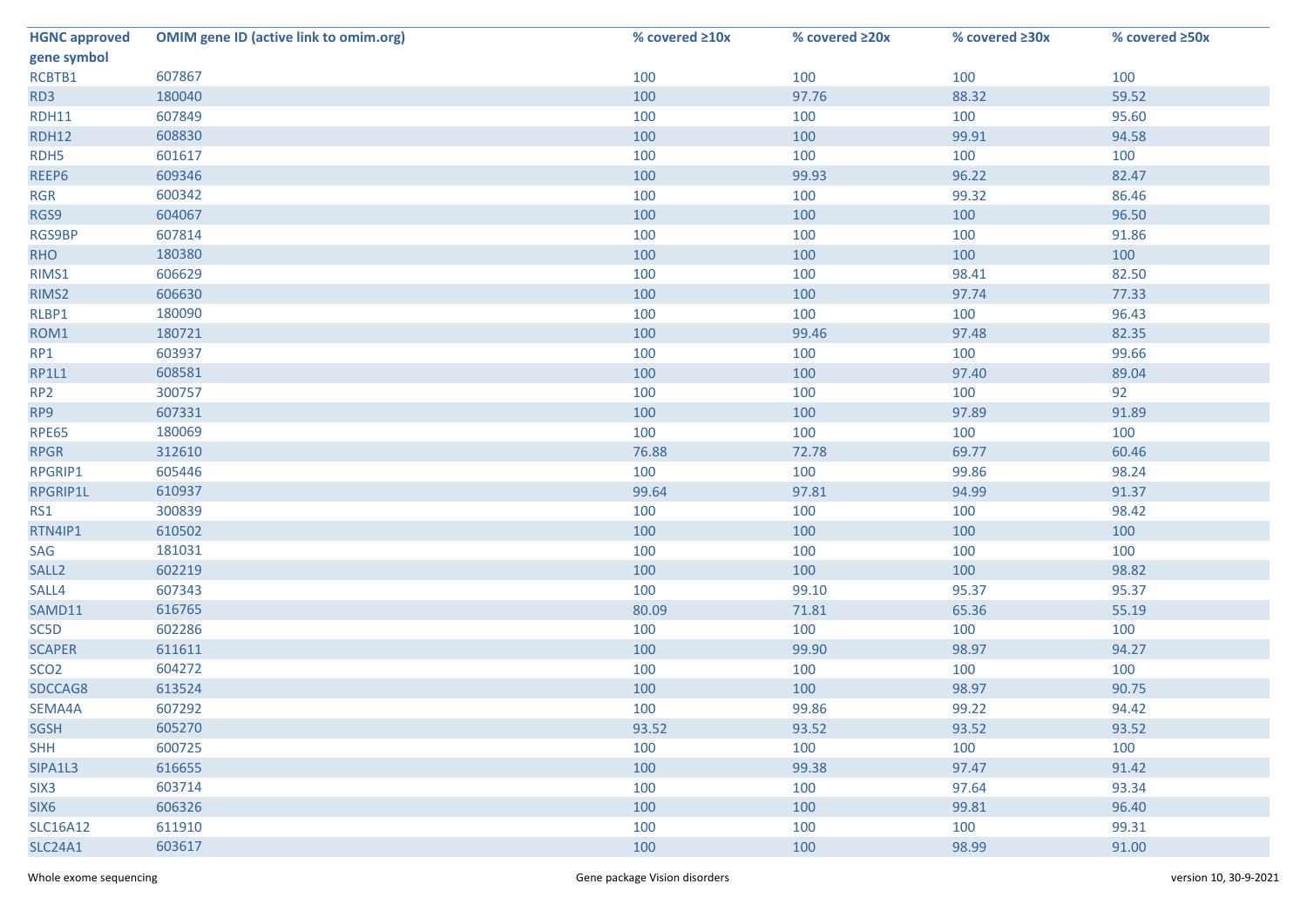| <b>HGNC approved</b> | <b>OMIM gene ID (active link to omim.org)</b> | % covered ≥10x | % covered ≥20x | % covered ≥30x | % covered ≥50x |
|----------------------|-----------------------------------------------|----------------|----------------|----------------|----------------|
| gene symbol          |                                               |                |                |                |                |
| <b>SLC24A5</b>       | 609802                                        | 100            | 100            | 100            | 96.13          |
| <b>SLC25A46</b>      | 610826                                        | 100            | 100            | 95.54          | 92.43          |
| SLC33A1              | 603690                                        | 100            | 100            | 100            | 98.25          |
| SLC38A8              | 615585                                        | 100            | 100            | 99.14          | 88.80          |
| <b>SLC39A5</b>       | 608730                                        | 100            | 99.78          | 96.76          | 81.32          |
| <b>SLC45A2</b>       | 606202                                        | 100            | 100            | 100            | 100            |
| <b>SLC4A11</b>       | 610206                                        | 100            | 100            | 100            | 98.68          |
| <b>SLC52A2</b>       | 607882                                        | 100            | 100            | 100            | 100            |
| <b>SLC7A14</b>       | 615720                                        | 100            | 100            | 100            | 99.18          |
| SMOC1                | 608488                                        | 100            | 97.99          | 93.27          | 88.67          |
| <b>SNRNP200</b>      | 601664                                        | 100            | 100            | 100            | 99.49          |
| SOX <sub>2</sub>     | 184429                                        | 100            | 100            | 99.23          | 93.41          |
| SOX5                 | 604975                                        | 100            | 100            | 100            | 97.68          |
| SPATA7               | 609868                                        | 100            | 97.79          | 92.05          | 83.41          |
| SPP <sub>2</sub>     | 602637                                        | 100            | 100            | 100            | 100            |
| SRD5A3               | 611715                                        | 100            | 100            | 98.10          | 93.45          |
| SSBP1                | 600439                                        | 100            | 100            | 100            | 100            |
| STRA6                | 610745                                        | 100            | 100            | 100            | 97.57          |
| <b>SUFU</b>          | 607035                                        | 100            | 100            | 99.97          | 96.69          |
| TACSTD2              | 137290                                        | 100            | 100            | 100            | 98.08          |
| <b>TAMALIN</b>       | 612027                                        | 90.71          | 77.57          | 62.79          | 44.57          |
| TCF4                 | 602272                                        | 100            | 99.49          | 98.62          | 94.81          |
| TCOF1                | 606847                                        | 100            | 99.42          | 96.89          | 87.48          |
| TCTN1                | 609863                                        | 100            | 100            | 100            | 100            |
| TCTN <sub>2</sub>    | 613846                                        | 100            | 100            | 100            | 96.98          |
| TCTN3                | 613847                                        | 100            | 100            | 100            | 98.86          |
| TDRD7                | 611258                                        | 99.94          | 98.98          | 98.41          | 96.18          |
| TEAD1                | 189967                                        | 100            | 100            | 100            | 99.80          |
| <b>TEK</b>           | 600221                                        | 100            | 100            | 100            | 99.97          |
| TENM3                | 610083                                        | 100            | 100            | 99.88          | 98.54          |
| TFAP2A               | 107580                                        | 100            | 100            | 100            | 94.92          |
| <b>TGFBI</b>         | 601692                                        | 100            | 99.12          | 96.30          | 93.14          |
| TGIF1                | 602630                                        | 100            | 100            | 100            | 100            |
| <b>TIMM8A</b>        | 300356                                        | 100            | 100            | 100            | 90.18          |
| TIMP3                | 188826                                        | 100            | 100            | 98.50          | 85.95          |
| TMCO3                | 617134                                        | 100            | 99.27          | 97.45          | 90.22          |
| <b>TMEM107</b>       | 616183                                        | 100            | 100            | 100            | 100            |
| TMEM126A             | 612988                                        | 100            | 100            | 100            | 100            |
| <b>TMEM138</b>       | 614459                                        | 100            | 100            | 100            | 100            |
| <b>TMEM216</b>       | 613277                                        | 100            | 100            | 100            | 100            |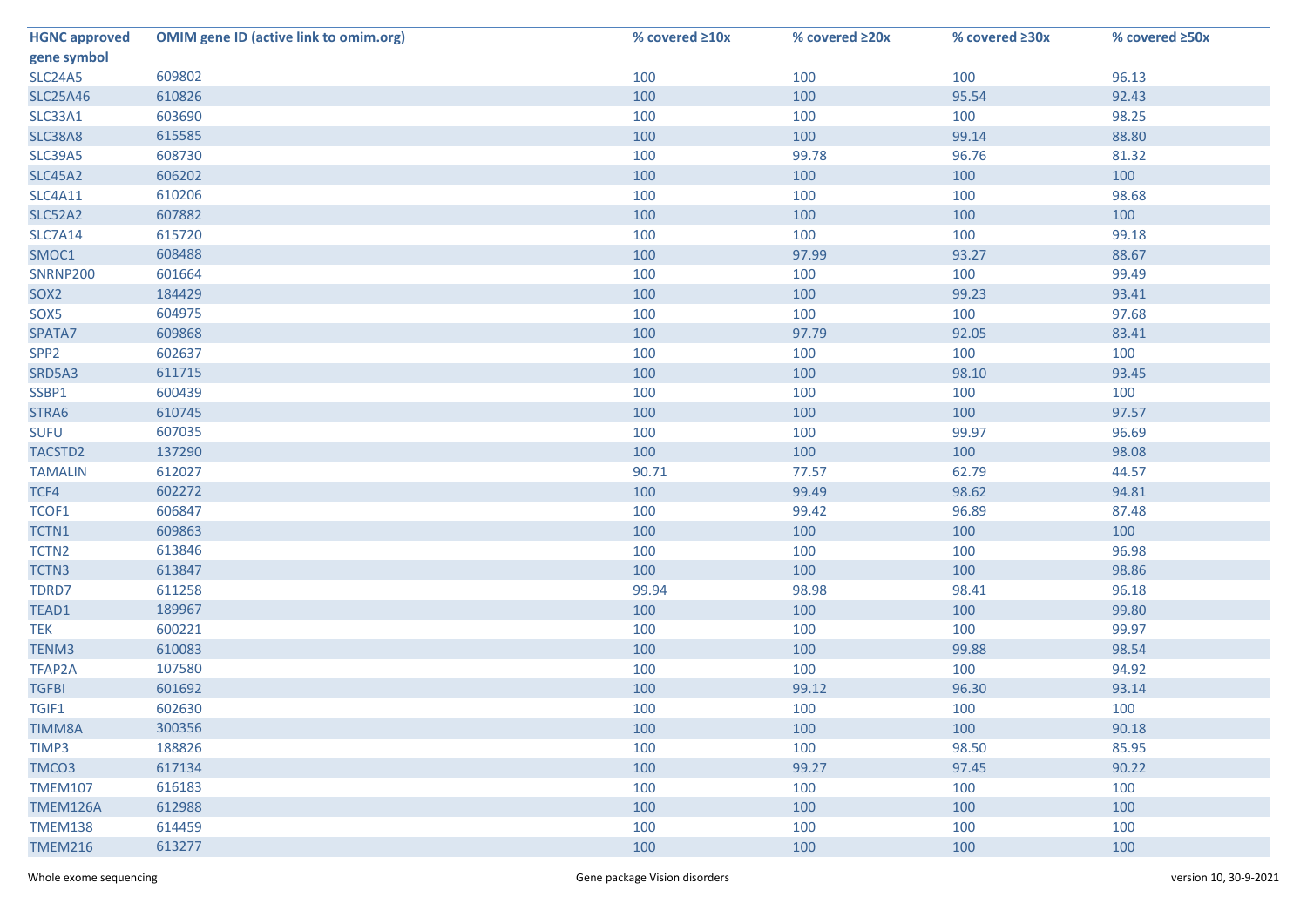| <b>HGNC approved</b> | <b>OMIM gene ID (active link to omim.org)</b> | % covered ≥10x | % covered ≥20x | % covered ≥30x | % covered ≥50x |
|----------------------|-----------------------------------------------|----------------|----------------|----------------|----------------|
| gene symbol          |                                               |                |                |                |                |
| <b>TMEM231</b>       | 614949                                        | 100            | 100            | 100            | 97.47          |
| <b>TMEM237</b>       | 614423                                        | 100            | 100            | 96.66          | 94.14          |
| TMEM67               | 609884                                        | 100            | 100            | 99.45          | 90.94          |
| TMEM98               | 615949                                        | 100            | 100            | 100            | 100            |
| TOGARAM1             | 617618                                        | 100            | 100            | 99.18          | 95.78          |
| <b>TOPORS</b>        | 609507                                        | 100            | 100            | 100            | 98.90          |
| TPP1                 | 607998                                        | 100            | 100            | 98.00          | 93.71          |
| TRAF3IP1             | 607380                                        | 100            | 99.05          | 94.07          | 74.99          |
| TREX1                | 606609                                        | 100            | 100            | 100            | 100            |
| TRIM32               | 602290                                        | 100            | 100            | 100            | 100            |
| TRNT1                | 612907                                        | 100            | 95.77          | 89.81          | 87.03          |
| TRPM1                | 603576                                        | 100            | 99.64          | 99.01          | 97.31          |
| TSPAN12              | 613138                                        | 100            | 100            | 100            | 97.82          |
| TTC8                 | 608132                                        | 100            | 100            | 100            | 100            |
| <b>TTLL5</b>         | 612268                                        | 100            | 99.93          | 99.11          | 95.63          |
| <b>TUB</b>           | 601197                                        | 100            | 99.85          | 97.17          | 89.81          |
| <b>TUBA3D</b>        | 617878                                        | 100            | 100            | 100            | 100            |
| TUBB3                | 602661                                        | 100            | 99.30          | 94.62          | 94.62          |
| TUBB4B               | 602660                                        | 100            | 100            | 100            | 98.48          |
| <b>TUBGCP4</b>       | 609610                                        | 100            | 100            | 99.79          | 97.71          |
| <b>TUBGCP6</b>       | 610053                                        | 100            | 100            | 100            | 98.75          |
| TULP1                | 602280                                        | 100            | 96.57          | 83.49          | 59.09          |
| <b>TYR</b>           | 606933                                        | 100            | 100            | 100            | 99.76          |
| TYRP1                | 115501                                        | 100            | 100            | 100            | 100            |
| UBIAD1               | 611632                                        | 100            | 100            | 100            | 100            |
| <b>UNC119</b>        | 604011                                        | 100            | 99.82          | 97.20          | 89.21          |
| UNC45B               | 611220                                        | 100            | 100            | 100            | 98.64          |
| USH1C                | 605242                                        | 100            | 100            | 100            | 95.40          |
| USH1G                | 607696                                        | 100            | 100            | 100            | 100            |
| USH <sub>2</sub> A   | 608400                                        | 100            | 100            | 100            | 99.46          |
| <b>USP45</b>         | 618439                                        | 100            | 98.81          | 95.17          | 86.84          |
| VAX1                 | 604294                                        | 100            | 98.82          | 92.55          | 61.44          |
| <b>VCAN</b>          | 118661                                        | 100            | 100            | 100            | 100            |
| <b>VIM</b>           | 193060                                        | 100            | 100            | 100            | 99.87          |
| VSX1                 | 605020                                        | 100            | 93.65          | 81.85          | 69.92          |
| VSX2                 | 142993                                        | 100            | 100            | 99.79          | 89.26          |
| <b>WASHC5</b>        | 610657                                        | 100            | 100            | 100            | 98.17          |
| <b>WDPCP</b>         | 613580                                        | 100            | 99.77          | 97.50          | 94.38          |
| <b>WDR19</b>         | 608151                                        | 100            | 100            | 99.54          | 96.20          |
| WDR36                | 609669                                        | 100            | 100            | 100            | 98.38          |